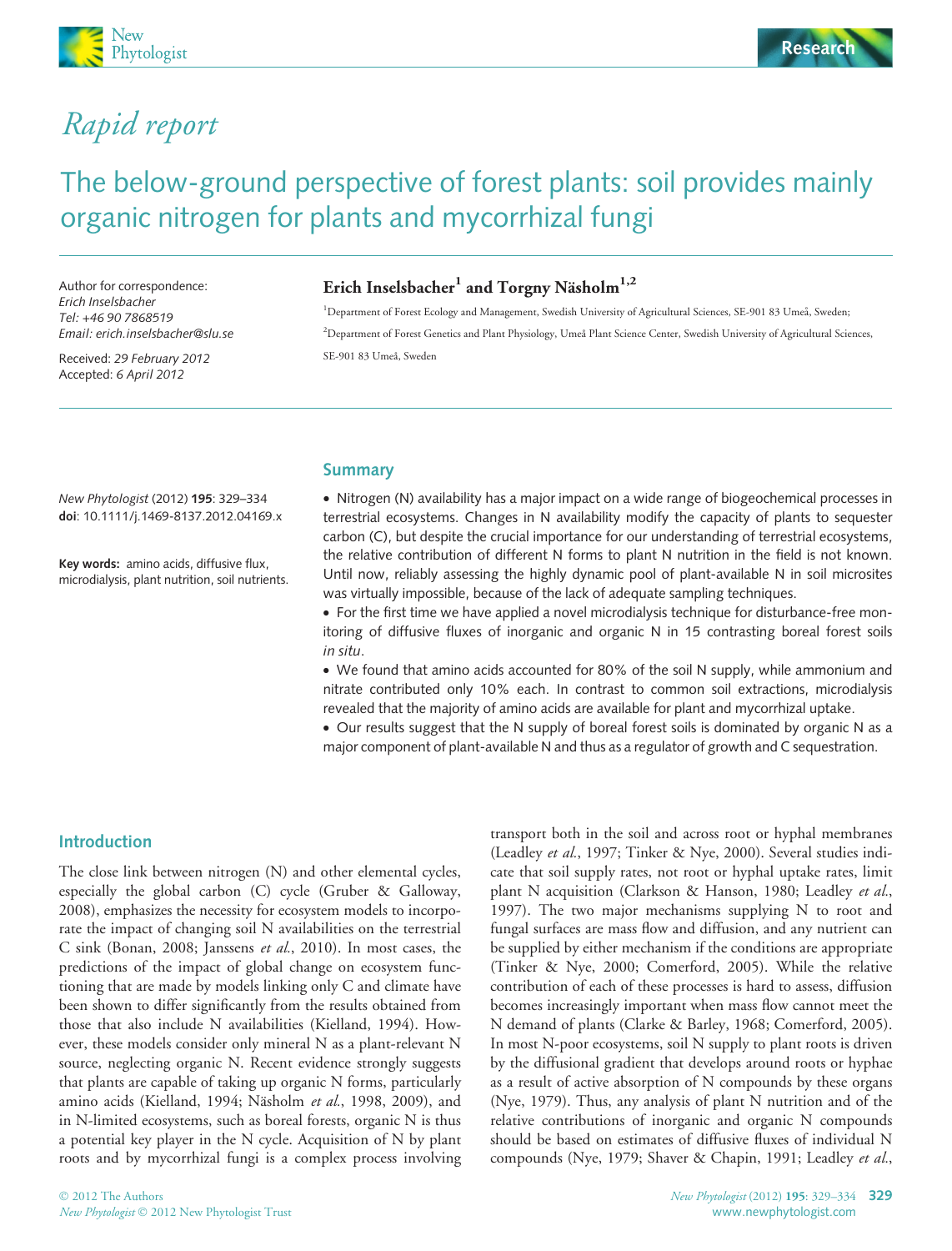1997). Owing to the lack of an adequate soil sampling technique that can provide a characterization of soil N supply relevant for plant and mycorrhizal N acquisition, however, our current understanding of soil N availability is based mainly on N concentrations in the soil solution, while soil N supply rates are still major unknowns in terrestrial ecosystem ecology and biogeochemistry, a deficiency already pointed out decades ago (Neubauer, 1937).

Recently, a novel technique based on passive microdialysis was presented as a possible tool to monitor N dynamics in soils (Inselsbacher & Näsholm, 2011; Inselsbacher et al., 2011). This noninvasive technique samples dissolved compounds from the soil solution through an induced diffusive flux driven by the concentration gradient between the perfusate and the soil solution (Miro & Frenzel, 2004, 2005). Thus, this technique corresponds better with, and should hence give a more accurate representation of, soil N supply than traditional soil sampling techniques (Inselsbacher et al., 2011).

We hypothesized that in situ monitoring of soil N fluxes using the recently established microdialysis technique would provide novel insights into the N dynamics of boreal forest soils. Specifically, we estimated the relative shares of inorganic and organic N for total N diffusive fluxes and investigated the impact of N additions to boreal forests on soil N supply rates of individual N forms for root and mycorrhizal uptake.

### Materials and Methods

The microdialysis system consisted of two syringe infusion pumps (CMA 100 and CMA 400) equipped with a total of seven microsyringes (5 ml, Hamilton, Bonaduz, Switzerland). We used seven microdialysis probes (CMA 20) with a polyarylethersulphone membrane (10 mm long, 500 µm outer diameter and 400 lm inner diameter) with a 20 kDa molecular weight cutoff. We used two refrigerated microfraction collectors (CMA 140 and CMA 470) and collected the samples in 300 µl glass vials. All equipment is commercially available at CMA Microdialysis AB (Solna, Sweden).

The microdialysis probes were calibrated before, in between and after sampling events. In detail, we placed the probes in a solution containing ammonium, nitrate and 18 amino acids (AAS 18 standard solution, plus additional glutamine, asparagine; Sigma Aldrich). The solution was stirred with a magnetic stirrer throughout the calibration period to prevent the formation of a depletion zone around the probe surface (Inselsbacher et al., 2011). We used high-purity deionized water as perfusate at a constant flow rate of 5.0  $\mu$ l min<sup>-1</sup> and collected dialysate samples at 30 min intervals over a total period of 2.5 h. The relative recovery was calculated as described previously (Inselsbacher et al., 2011) based on general microdialysis probe calibration (Bungay et al., 1990; Torto et al., 2001; Nandi & Lunte, 2009). Diffusive fluxes from the soil over the probe membrane to the microdialysis sampler were estimated by calculating the total amount of each N compound diffusing over the membrane surface (15.9 mm<sup>2</sup>) during each sampling period (Inselsbacher & Näsholm, 2011) and were then expressed as nmol  $\text{cm}^{-2}$  h<sup>-1</sup>. We

found that the relative recovery of each individual N form remained stable for each microdialysis probe (Supporting Information, Fig.  $S1$ ) as well as the volume of each sample (150  $\mu$ l at 5  $\mu$ l min<sup>-1</sup> flow rate, 30 min sampling time). This proved that the performance and quality of the membranes remained stable throughout the experiment, as any damage or fouling of the membrane would have led to a change in these two parameters. In order to protect the sensitive membranes from any damage caused by the rough surface of the soil matrix, however, it is necessary to use special membrane introducers during the installation of the probes into the soil.

#### Site description and N addition experiment

The experiments were performed at 15 boreal forest sites in northern Sweden in September 2010. The podsolic soils studied are representative of the most common soil type in boreal forests, the tree layer is dominated by Pinus sylvestris and Picea abies and the understorey by ericaceous shrubs such as Vaccinium myrtillus and Vaccinium vitis-idaea. A detailed description of each site is given in Table S1. The effects of increased inorganic N inputs on soil N fluxes were performed at the Åheden research area within the Svartberget Experimental Forest (64°14'N, 19°46'E), which has been described previously (Gundale et al., 2011). The experimental site is a c. 60-yr-old Scots pine (Pinus sylvestris L.) forest with an annual mean air temperature of  $+1.0^{\circ}$ C and an annual mean precipitation of c. 600 mm (1980–1999). Total wet and dry N deposition in the study area is c. 2 kg N ha<sup>-1</sup> yr<sup>-1</sup>. In 2003, a large-scale N-addition experiment consisting of six replicate square plots  $(1000 \text{ m}^2)$  was established in a randomized block design. Experimental N additions  $(0, 6 \text{ and } 50 \text{ kg N ha}^{-1})$  $yr^{-1}$ ) were initiated in 2004 and were thereafter made annually at the onset of the growth period by adding granules of  $NH<sub>4</sub>NO<sub>3</sub>$ (diameter 1 mm) by hand.

#### Microdialysis sampling

Within each study site, three subplots were chosen randomly for sampling and understorey growth was carefully lifted to access the upper soil layer. Within each subplot, microdialysis probes were inserted vertically at seven positions to  $c$ . 1.5 cm beneath the soil surface. High-purity deionized water was used as perfusate, the flow rate was set to 5.0  $\mu$ l min<sup>-1</sup> and the sampling time was set to 30 min during a total sampling time of 2.5 h. Samples were kept on ice until used for chemical analyses (within 2 wk) as described in the following sections.

Soil sampling and extraction Following microdialysis sampling, soils were collected from the surface (0–2 cm) of the same points, ensuring comparability of the two different approaches. Soils were immediately sieved (< 2 mm) and homogenized, and aliquots (4 g FW) were extracted with 30 ml of either high-purity deionized water or KCl (1 M), shaken for 90 min, and filtered through ashless Whatman filter paper. Samples were then immediately analysed for  $NH_4^+$ ,  $NO_3^-$  and amino acid concentrations as described in the following section.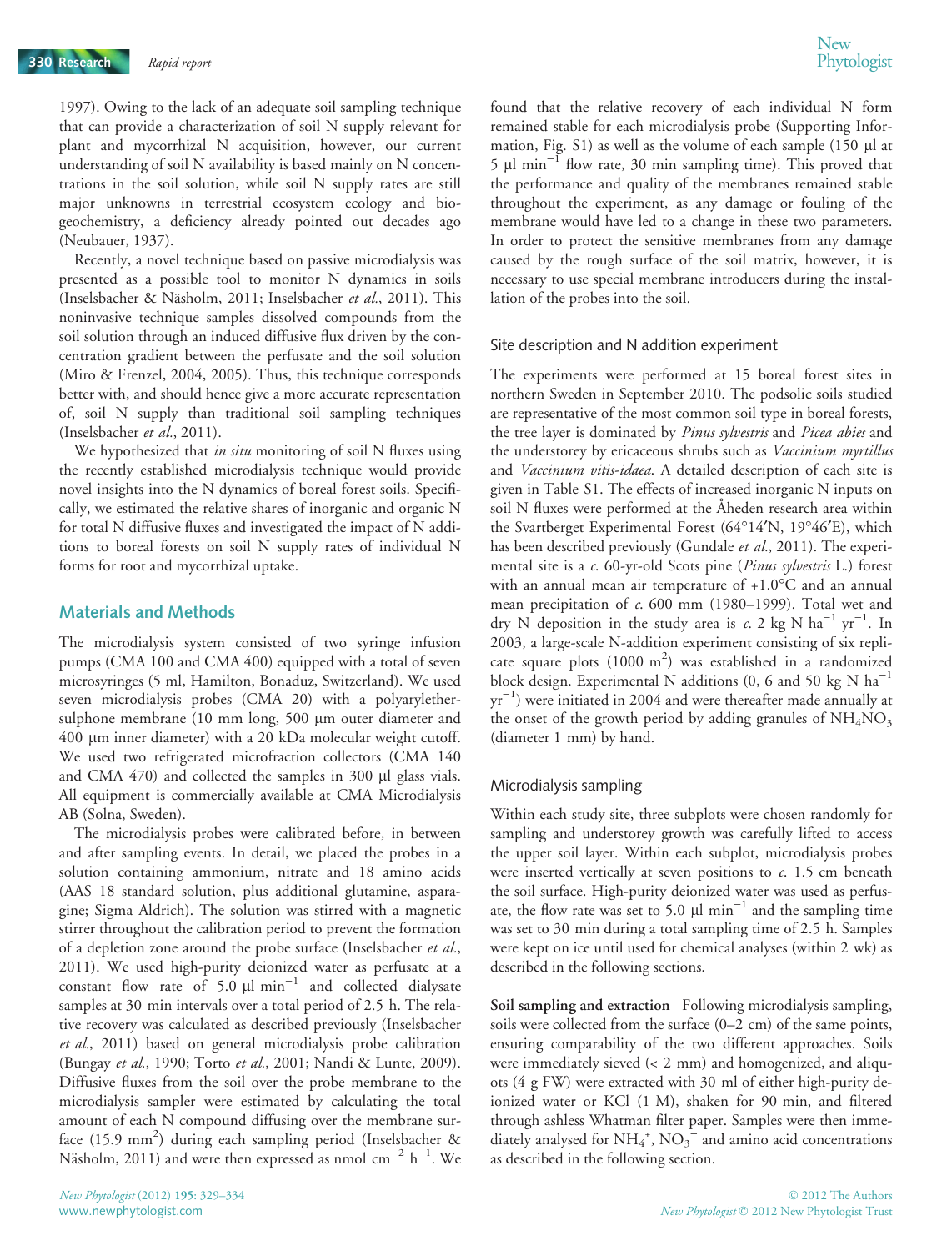Chemical analyses of amino acids, ammonium and nitrate Samples from microdialysis sampling and from soil extractions were analysed as described previously (Inselsbacher et al., 2011). Briefly, amino acids and ammonium were analysed by reversed-phase liquid chromatography using a Waters (Milford, USA) Ultra High Performance Liquid Chromatography (UPLC) system with a Waters Tunable UV (TUV) detector. Samples were derivatized with a Waters AccQ-Tag Ultra Derivatization kit for amino acid analysis. Nitrate was analysed by the vanadium (III) chloride (VCl3) and Griess method as described previously (Miranda et al., 2001).

Calculations and statistical analysis Statistical analyses were carried out using one-way ANOVA followed by Tukey's honestly significant difference post-hoc test using Statgraphics 5.0 (Statistical Graphics Inc., Rockville, MD, USA). When necessary, data were either square-root- or  $log_{10}$ -transformed before analysis to meet the assumptions of ANOVA after testing normality using a Kolmogorov–Smirnov test and homogeneity of variances using Bartlett's test.

# Results and Discussion

The importance of each individual N compound for plant and mycorrhizal nutrition is determined by the diffusive fluxes of N through the soil to the root surface and not by soil solution concentrations (Nye, 1979; Shaver & Chapin, 1991; Leadley et al., 1997). Here we present a novel approach based on microdialysis and show that this technique can be used to assess plant-available N sources directly in the field. Our results show that the diffusive flux of N compounds in boreal forest soils is dominated by amino acids, which contributed 74–89% to the total N flux, while ammonium and nitrate amounted to only 5–15 and 5–11%, respectively (Figs 1a, S2). This dominance of amino acids was evident for all forest sites studied, including

those that had been supplied with inorganic N fertilizer (Figs 2a, S2). Among the 18 individual amino acids analysed, all but three (histidine, arginine and methionine) were detected in the dialysates of 10 control (nonfertilized) soils (Fig. 3). Histidine was also found in two nonfertilized plots and in three fertilized plots (Table S2). Amino acid flux was dominated by glycine and glutamine and it was noticeable that the flux rates of both these amino acids were higher than that of ammonium, while rates of nitrate flux were only 70% of those of ammonium (Fig. 3). Compared with N flux rates, concentrations of free N estimated by water extractions of soils were dominated by ammonium, which contributed as much as 79% to the total soil solution N, while amino acids and nitrate only amounted to 11 and 10%, respectively (Figs 1b, 2b). Moreover, only nine individual amino acids were found in the water extracts (Fig. 3). Nitrogen bound to soil particles estimated by KCl extraction was also dominated by ammonium but with a larger proportion of bound amino acids contributing to the amino acid fraction and therefore to the total extracted N (Figs 2c, 3). Our results show that, in the field, plant roots and mycorrhizal fungi are exposed to almost the full range of protein amino acids (15 of 18 analysed) and may potentially use all of them for N nutrition. These findings contradict our results from soil extractions and also the current assumption that amino acids are largely bound to soil particles and, therefore, accessible for plant and mycorrhizal uptake only after exchange with other ions, such as those commonly found in root exudates. Studies of N uptake capacities of boreal forest plants (Persson & Näsholm, 2001) show that both mycorrhizal and nonmycorhizal roots may absorb the full range of protein amino acids. Moreover, recent investigations of uptake mechanisms of amino acids by plant roots and mycorrhizal fungi suggest that only a few transporters are responsible for mediating the uptake of the full range of protein amino acids, suggesting that roots and mycorrhizal hyphae cannot discriminate between uptake of individual amino



Fig. 1 Relative contribution of diffusive fluxes (a) and free soil nitrogen (N) concentrations (b) of total amino acids (green bars), ammonium (blue bars) and nitrate (red bars) to total plant-available N. Values used for calculation were flux rates of individual N forms (nmol N cm<sup>-2</sup> h<sup>-1</sup>) estimated by *in situ* microdialysis or concentrations of free individual N forms (µmol N kg<sup>-1</sup> soil DW) in soil water extracts. Bars represent means  $\pm$  SE of 12 forest sites (*n* for dialysis = 240, n for extracts = 108). Results for individual sites are presented in Supporting Information, Fig. S1.

© 2012 The Authors New Phytologist © 2012 New Phytologist Trust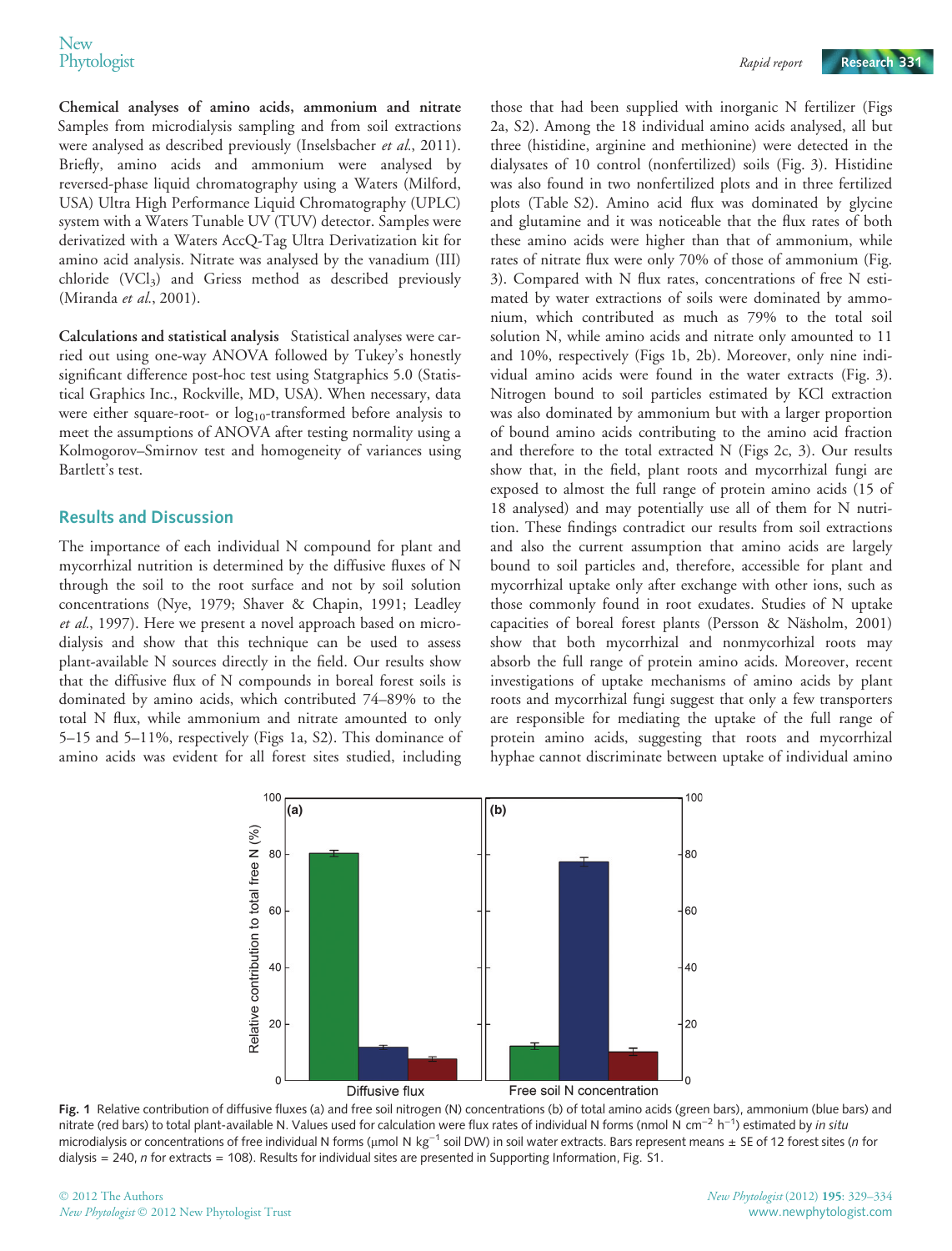

Fig. 2 Nitrogen (N) diffusive fluxes estimated by microdialysis sampling (a), free soil N concentrations estimated by water extraction (b), and free and exchangeable soil N concentrations (c) in boreal forest sites receiving different amounts of N fertilizer (green bars, 0 kg N; blue bars, 6 kg N; red bars, 50 kg N). Bars represent means  $\pm$  SE of three forest sites (*n* for dialysis = 60, *n* for extracts = 27). AA tot, total amino acids.

acids (cf. Näsholm et al., 2009). Hence, the available information suggests that any amino acid arriving at the membrane surfaces of roots or mycorrhizal hyphae will be absorbed at rates comparable to that of ammonium and appreciably higher than that of nitrate. Further, our study indicates that in boreal forests, amino acids dominate soil N supply. This result is in line with studies of Arctic (Kielland, 1994; Kielland et al., 2007) and boreal ecosystems (Nordin et al., 2001) but contrasts with several previous studies suggesting that inorganic N, particularly in the form of ammonium, is the major source of N available to plants and mycorrhizal fungi (Likens et al., 1969; Robertsson, 1982; Kronzucker et al., 1997; Rothstein, 2009).

Eutrophication of terrestrial ecosystems, resulting from fertilizer additions or anthropogenic N deposition, occurs mainly through input of mineral N forms (Vitousek et al., 1997; Galloway et al., 2008). The forests in our study are located in an area that receives very low background deposition of N (2 kg N  $ha^{-1}$  yr<sup>-1</sup>) and we expected that in forests exposed to higher rates of mineral N input, plant-available N would shift towards ammonium and nitrate and that organic N would constitute a smaller proportion of this pool. Diffusive fluxes of soil N in nonfertilized plots in natural, N-limited forests were 8.3, 1.5 and 0.9 nmol N cm<sup>-2</sup> h<sup>-1</sup> for amino acid N, ammonium and nitrate, respectively (Fig. 2, Table S2). Surprisingly, long-term fertilization with  $NH<sub>4</sub>NO<sub>3</sub>$  resulted in higher flux rates of amino acids,

increasing from 8.3 nmol N cm<sup>-2</sup> h<sup>-1</sup> in unfertilized plots to 10.1 nmol N cm<sup>-2</sup> h<sup>-1</sup> at an addition rate of 6 kg N ha<sup>-1</sup> yr<sup>-1</sup> and 14.8 nmol N  $cm^{-2} h^{-1}$  at 50 kg N  $ha^{-1} yr^{-1}$ , while no such trend was observed for the two inorganic N forms (Fig. 2, Table S2). The fractions of N diffusing across the dialysis membrane that were accounted for by amino acids were, for the three N concentrations, 77.3, 81.3 and 83.6%, illustrating the potential dominance of amino acids as N sources for plants and mycorrhizal fungi in low-, medium- and high-N environments. This unexpected effect of inorganic N fertilizer application on supply rates of soil amino acids, but not on inorganic N, suggests that added N had a major effect on the overall N cycling in the forest soil by increasing the activity of soil microbes and roots. The fact that inorganic N remained at similar concentrations in all N treatments suggests that the later steps in the N mineralization pathway, such as ammonification and nitrification, may not limit production of available N (Schimel & Bennett, 2004; Kielland et al., 2007; Wanek et al., 2010) and instead emphasizes the importance of depolymerization of proteins to peptides and free amino acids as a major bottleneck in forest N cycling. By contrast, the effects of N fertilization on amino acid fluxes revealed by our *in situ* dialysis measurements were not detected after soils were sieved, homogenized and extracted in the laboratory according to standard techniques for characterizing soil N concentrations (Fig. 2, Tables S3, S4).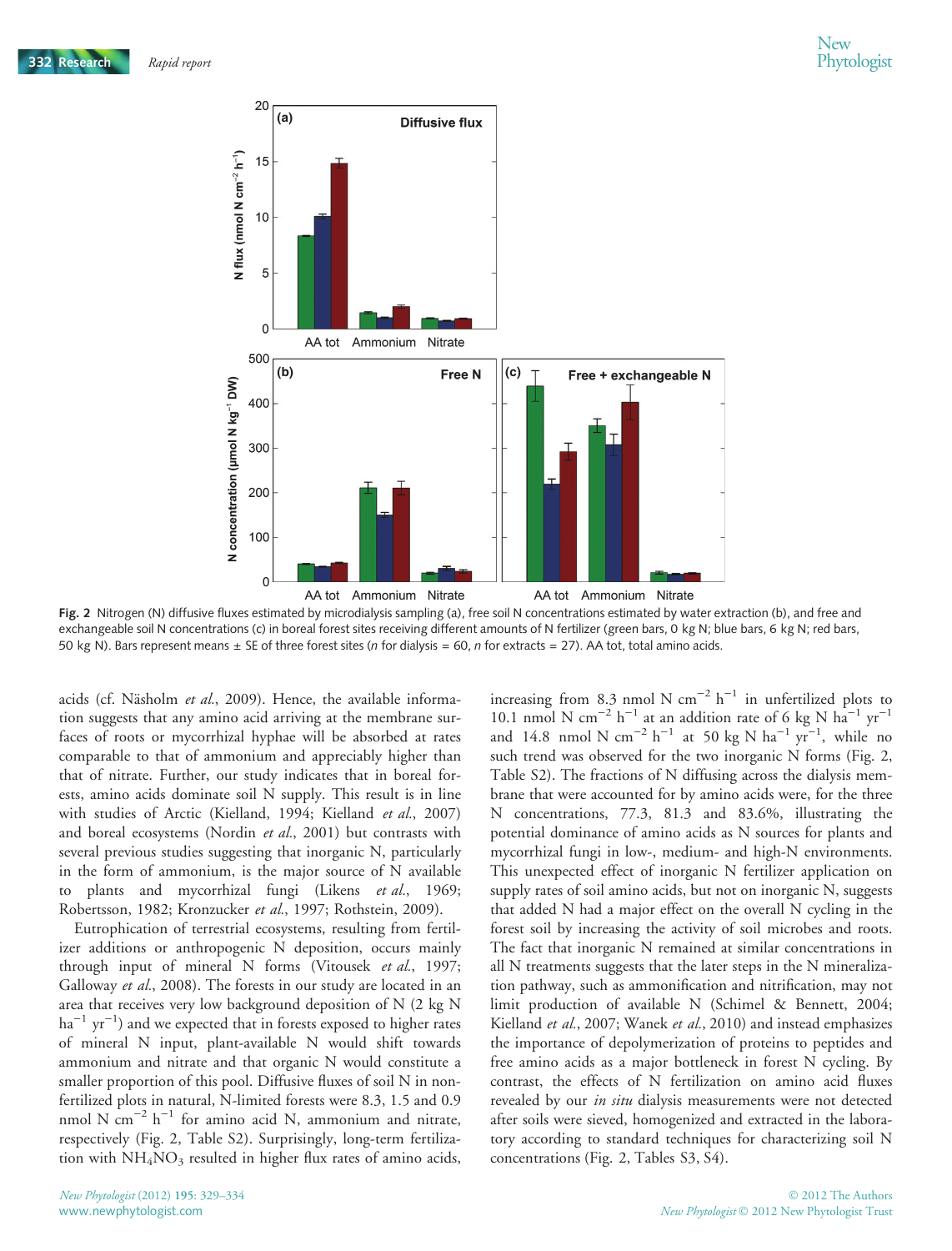

Fig. 3 Nitrogen (N) diffusion rates estimated by microdialysis sampling (top panel), free soil N concentrations estimated by water extraction (middle panel), and free and exchangeable soil N concentrations estimated by KCl (1 M) extraction in 10 boreal forest sites (bottom panel). Bars represent means  $\pm$  SE (*n* for dialysis = 200, *n* for extracts = 90).

#### Conclusion

Plants may acquire N from a wide range of N compounds (Näsholm *et al.*, 2009), and, among the organic forms of N, amino acids are of special importance because of their relatively small size and rapid uptake rates. Here we show that induced diffusive flux of amino acids dominate over ammonium and nitrate in boreal forest soils, suggesting that such N forms play a critical role in the N nutrition of plants in this biome. Induced diffusive flux of amino acids was also responsive to long-term N fertilization, while no such response could be detected for either of the inorganic N sources, suggesting that amino acids may be primary N sources also in soils of higher fertility. Plant N acquisition, in particular in N-poor soils, depends on diffusion driven by the active uptake by plant roots and mycorrhizal hyphae. This fact, together with the apparent problem of using destructive techniques for studying compounds such as amino acids that exhibit high turnover rates in soils (Jones & Kielland, 2002), points to a need for new approaches in studies of plant–soil interactions, one of which is presented here.

#### Acknowledgements

We are grateful to R. Oren and S. Palmroth for internal review. Financial support from Formas, VR, Mistra, SLU-TC4F and the Kempe foundation is acknowledged.

### References

- Bonan G. 2008. Carbon cycle: fertilizing change. Nature Geoscience 1: 645–646.
- Bungay PM, Morrison PF, Dedrick RL. 1990. Steady-state theory for quantitative microdialysis of solutes and water in vivo and in vitro. Life Sciences 46: 105–119.
- Clarke AL, Barley KP. 1968. The uptake of nitrogen from soils in relation to solute diffusion. Australian Journal of Soil Research 6: 75-95.
- Clarkson DT, Hanson JB. 1980. The mineral nutrition of higher plants. Annual Review of Plant Physiology and Plant Molecular Biology 31: 239–298.
- Comerford NB. 2005. Soil factors influencing soil nutrient availability and uptake by plant roots: soil nutrient bioavailability. In: Bassirirad H, ed. Nutrient acquisition by plants. An ecological perspective. Series: ecological studies vol. 181. Heidelberg, Germany: Springer, 1-14.
- Galloway JN, Townsend AR, Erisman JW, Bekunda M, Cai Z, Freney JR, Martinelli LA, Seitzinger SP, Sutton MA. 2008. Transformation of the nitrogen cycle: recent trends, questions, and potential solutions. Science 320: 889–892.
- Gruber N, Galloway JN. 2008. An earth-system perspective of the global nitrogen cycle. Nature 451: 293–296.
- Gundale MJ, Deluca TH, Nordin A. 2011. Bryophytes attenuate anthropogenic nitrogen inputs in boreal forests. Global Change Biology 17: 2743–2753.
- Inselsbacher E, Näsholm T. 2011. A novel method to measure the effect of temperature on diffusion of plant-available nitrogen in soil. Plant and Soil. doi: 10.1007/s11104-011-1061-y.
- Inselsbacher E, Öhlund J, Jämtgård S, Huss-Danell K, Näsholm T. 2011. The potential of microdialysis to monitor organic and inorganic nitrogen compounds in soil. Soil Biology & Biochemistry 43: 1321-1332.
- Janssens IA, Dieleman W, Luyssaert S, Subke JA, Reichstein M, Ceulemans R, Ciais P, Dolman AJ, Grace J, Matteucci G et al. 2010. Reduction of forest soil respiration in response to nitrogen deposition. Nature Geoscience 3: 315–322.
- Jones DL, Kielland K. 2002. Soil amino acid turnover dominates the nitrogen flux in permafrost-dominated taiga forest soils. Soil Biology & Biochemistry 34: 209–219.
- Kielland K. 1994. Amino acid absorption by arctic plants: implications for plant nutrition and nitrogen cycling. Ecology 75: 2373–2383.
- Kielland K, McFarland JW, Ruess RW, Olson K. 2007. Rapid cycling of organic nitrogen in Taiga Forest Ecosystems. Ecosystems 10: 360–368.
- Kronzucker HJ, Siddiqi MY, Glass ADM. 1997. Conifer root discrimination against soil nitrate and the ecology of forest succession. Nature 385: 59-61.
- Leadley PW, Reynolds JF, Chapin FSA. 1997. A model of nitrogen uptake by Eriophorum vaginatum roots in the field: ecological implications. Ecological Monographs 67: 1–22.
- Likens GE, Borman FH, Johnson NM. 1969. Nitrification importance to nutrient losses from a cutover forested ecosystem. Science 163: 1205-1206.
- Miranda KM, Espey MG, Wink DA. 2001. A rapid, simple spectrophotometric method for simultaneous detection of nitrate and nitrite. Nitric Oxide 5: 62–71.
- Miro M, Frenzel W. 2004. Implantable flow-through capillary-type microdialyzers for continuous in situ monitoring of environmentally relevant parameters. Analytical Chemistry 76: 5974-5981.
- Miro M, Frenzel W. 2005. The potential of microdialysis as an automatic sample-processing technique for environmental research. TrAC, Trends in Analytical Chemistry 24: 324–333.
- Nandi P, Lunte SM. 2009. Recent trends in microdialysis sampling integrated with conventional and microanalytical systems for monitoring biological events: a review. Analytica Chimica Acta 651: 1-14.
- Näsholm T, Ekblad A, Nordin A, Giesler R, Högberg M, Högberg P. 1998. Boreal forest plants take up organic nitrogen. Nature 392: 1155–1161.